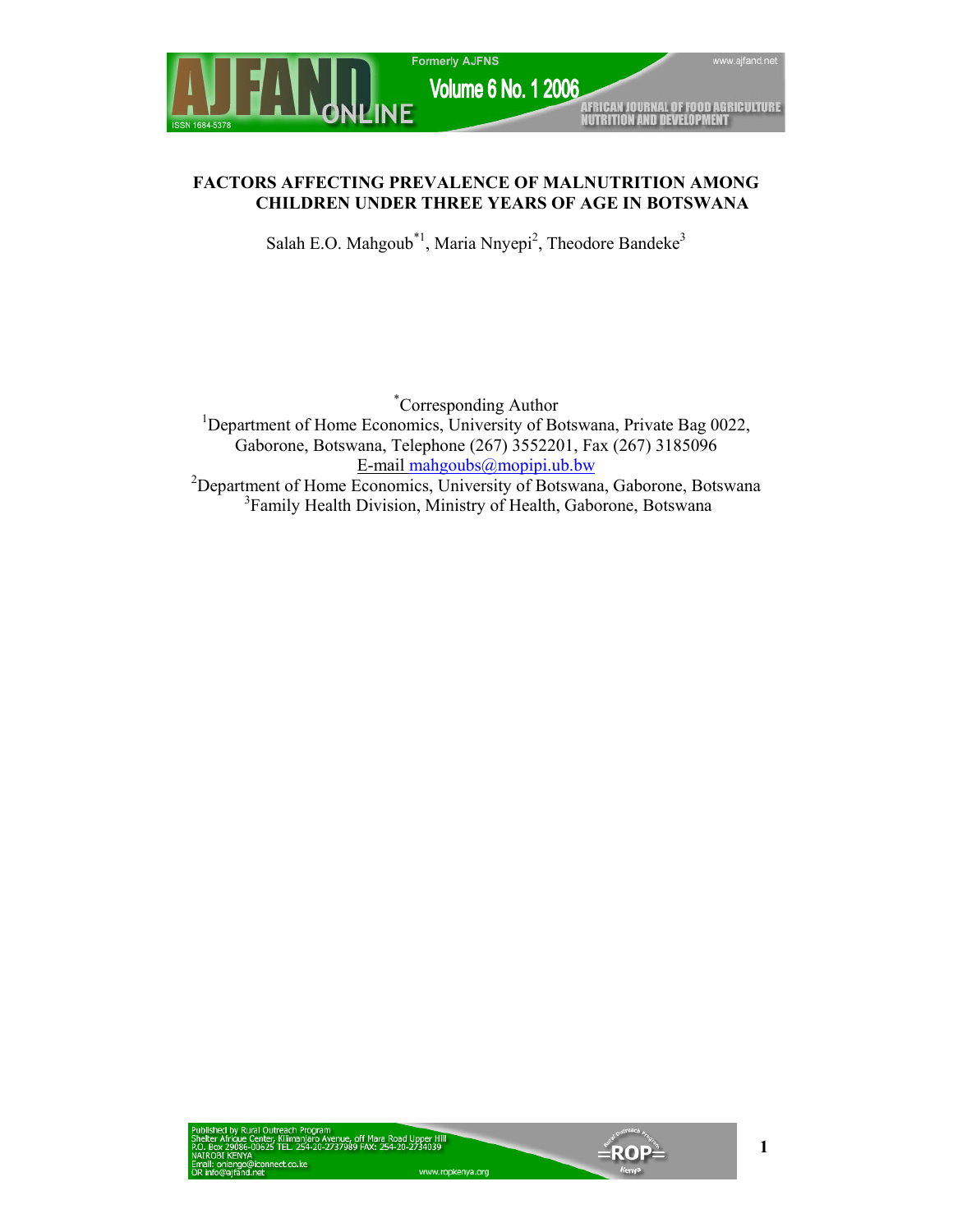

#### **ABSTRACT**

**Malnutrition affects physical growth, morbidity, mortality, cognitive development, reproduction, and physical work capacity, and it consequently impacts on human performance, health and survival. It is an underlying factor in many diseases for both children and adults, and is particularly prevalent in developing countries, where it affects one out of every 3 preschool-age children. A well-nourished child is one whose weight and height measurements compare very well with the standard normal distribution of heights and weights of healthy children of the same age and sex. Factors that contribute to malnutrition are many and varied. The objective of the present study is to evaluate the level of malnutrition and the impact of some socio-economic and demographic factors of households on the nutritional status of children under 3 years of age in Botswana. Factors included: the number of children under 3 years of age in the family, occupation of the parents, marital status, family income, parental education, maternal nutritional knowledge, residence location (urban or rural), gender, and breastfeeding practices. The study was a cross-sectional descriptive survey using a structured questionnaire and measurements of weight and height. Four hundred households and mothers of children under three, representing the 23 Health Regions of Botswana, participated in the study. Reference standards used were those of the National Center for Health Statistics (NCHS). EPI Info software (version 5) was used for data entry and analysis. The results show that the level of wasting, stunting, and underweight in children under three years of age was 5.5 %, 38.7 %, and 15.6 % respectively. Malnutrition was significantly (p < 0.01) higher among boys than among girls. Underweight was less prevalent among children whose parents worked in the agricultural sector than among children whose parents were involved in informal business. Children brought up by single parents suffered from underweight to a significantly (p < 0.01) higher level than children living with both parents. The prevalence of underweight decreased significantly (p < 0.01) as family income increased. The higher the level of the mother's education, the lower the level of child underweight observed. Breastfeeding was found to reduce the occurrence of underweight among children. The study findings imply that efforts for redressing child undernutrition issues in Botswana should focus on factors associated with development outcomes such as maternal income, maternal education, and the creation of employment or economic engagements that do not compromise important child care practices such as breastfeeding.** 

**Key Words**: Child Malnutrition, Socio-economic Factors, Breastfeeding, Botswana, Pre-school Children

20 E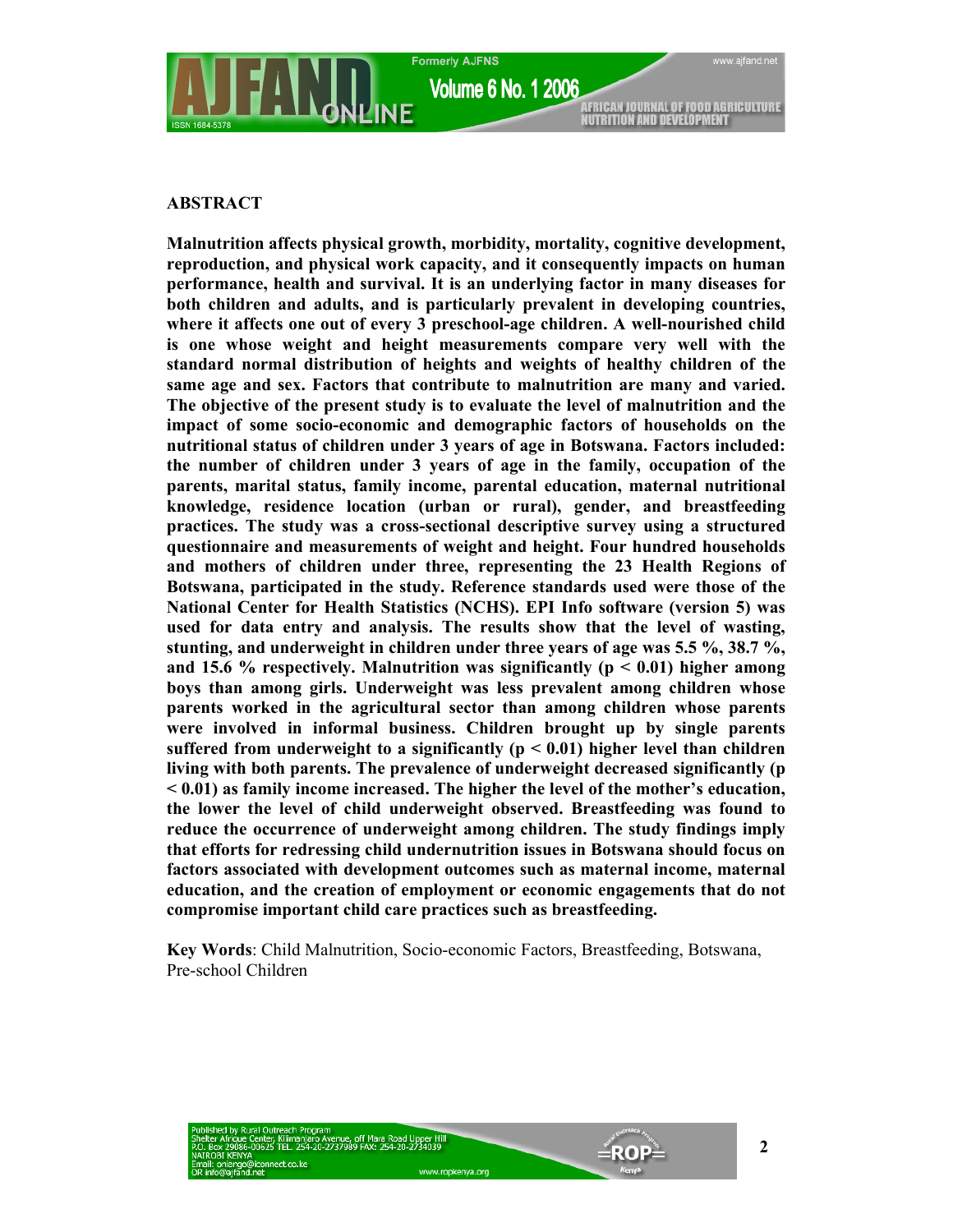

#### **French**

#### *ETENDUE ET TYPES DE MALNUTRITION ET LES FACTEURS Y RELATIFS CHEZ DES ENFANTS DE MOINS DE TROIS ANS AU BOTSWANA*

# *RÉSUMÉ*

La malnutrition affecte la croissance physique, la morbidité, la mortalité, le développement *cognitif, la reproduction et la capacité du travail physique, et par conséquent elle a un impact sur la performance humaine, la santé et la survie. Elle constitue également un des principaux facteurs qui sont à l'origine de beaucoup de maladies aussi bien chez les enfants que chez les adultes, et elle est particulièrement prévalente dans les pays en développement où elle affecte un enfant sur trois en âge préscolaire. Un enfant bien nourri est celui qui a des mesures pondérales et des mesures de la taille qui se comparent bien avec la répartition normale standard de la taille en hauteur et des poids des enfants en bonne santé de même âge et de même sexe. Les facteurs qui contribuent à la malnutrition sont nombreux et variés. L'objectif de la présente étude est d'évaluer le niveau de la malnutrition et l'impact de certains facteurs socio-économiques et démographiques des ménages sur l'état nutritionnel des enfants de moins de 3 ans au Botswana. Ces facteurs sont notamment le nombre d'enfants de moins de 3 ans dans la famille, l'occupation des parents, l'état civil, le revenu familial, le niveau intellectuel des parents, les connaissances de la mère en matière de nutrition, le lieu de résidence (urbain ou rural), le genre, les pratiques d'allaitement. Cette étude était une enquête transversale descriptive qui s'est déroulée au moyen d'un questionnaire structuré et par des mesures du poids et de la taille en hauteur. Quatre cent ménages et mères d'enfants âgés de moins de trois ans, représentant les 23 régions sanitaires du Botswana, ont participé à cette étude. Les normes de référence utilisées étaient celles du Centre National des Statistiques Sanitaires (National Center for Health Statistics (NCHS)). Le logiciel EPI Info (version 5) a été utilisé pour l'enregistrement et l'analyse des données. Ces résultats montrent que le niveau d'amaigrissement, du retard dans la croissance et de l'insuffisance pondérale chez des enfants de moins de trois ans était de 5,5 %, 38,7 %, et 15,6 %, respectivement. La malnutrition était beaucoup plus prononcée (p < 0,01) chez les garçons que chez les filles. L'insuffisance pondérale était moins prévalente chez les enfants dont les parents travaillaient dans le secteur agricole que chez les enfants dont les parents étaient impliqués dans des affaires informelles. Les enfants élevés dans des familles monoparentales souffraient de l'insuffisance pondérale jusqu'à un niveau beaucoup plus élevé (p < 0,01) que chez des enfants vivant avec les deux parents. La prévalence de l'insuffisance pondérale diminuait sensiblement (p < 0,01) au fur et à mesure que le revenu familial augmentait. Plus le niveau intellectuel de la mère était élevé, plus diminuait le niveau de l'insuffisance pondérale observée. Il a été prouvé que l'allaitement maternel réduisait l'apparition de l'insuffisance pondérale chez les enfants. Les résultats de l'étude impliquent que les efforts visant à redresser la sous-alimentation des enfants au Botswana devraient être axés sur des facteurs associés aux résultats du développement, lesquels facteurs ne compromettent pas d'importantes pratiques des soins de l'enfant telles que l'allaitement maternel.* 

*Mots-clés: Malnutrition infantile, facteurs socio-économiques, allaitement maternel, Botswana, enfants d'âge préscolaire.* 

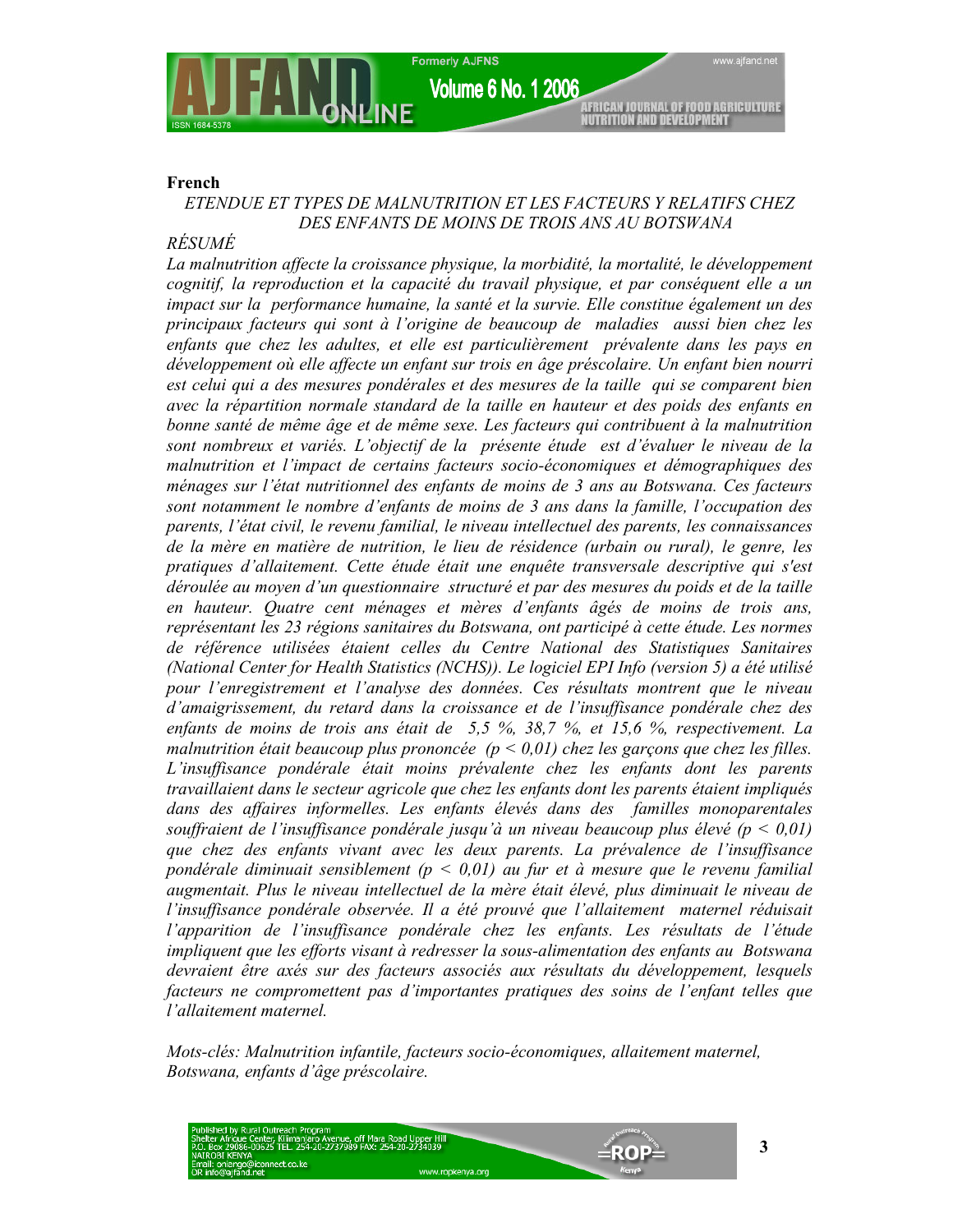

## **INTRODUCTION**

The effects of malnutrition on human performance, health and survival have been the subject of extensive research for several decades and studies show that malnutrition affects physical growth, morbidity, mortality, cognitive development, reproduction, and physical work capacity [1]. Malnutrition is an underlying factor in many diseases in both children and adults, and it contributes greatly to the disability-adjusted life years worldwide [2]. Malnutrition is particularly prevalent in developing countries, where it affects one out of every three preschool-age children [3].

A well-nourished child is one with access to adequate food supply, care and health. Such a child will have weight and height measurements that compare very well with the standard normal distribution of heights (H) and weights (W) of healthy children of the same age and sex. Thus, the best way to evaluate the nutritional status and overall health of a child is to compare the child's growth indices with the set cut-off points in the standard normal distribution of well nourished children that are associated with adequate growth [4].

Factors that contribute to malnutrition are many and varied. The primary determinants of malnutrition, as conceptualized by several authors relate to unsatisfactory food intake, severe and repeated infections, or a combination of the two [5, 6, 7]. The interactions of these conditions with the nutritional status and overall health of the child - and by extension - of the populations in which the child is raised have been shown in the UNICEF Conceptual framework of child survival [5]. Briefly, the model characterizes the correlates of malnutrition as factors that impair access to food, maternal and child care, and health care. It is these very factors that impact the growth of children. Consequently, the assessment of children's growth is a suitable indicator for investigating the wellbeing of children, and as well as for examining households' access to food, health and care [4, 5].

The objective of the present investigation is to evaluate and report on the levels of the three commonly-used indicators of malnutrition (wasting, stunting and underweight) among children below the age of three years in Botswana, and analyse some of the factors that previous studies suggest are correlates of malnutrition. These will include the child' birth-weight, breastfeeding patterns and duration type and frequency of food intake, especially protein-energy rich foods, family headship, parental education, maternal nutritional knowledge, residence location (urban or rural), age, and gender [8, 9, 10, 11, 12, 13, 14, 15, 16, 17, 18, 19, 20].

The results may help in the formulation of appropriate policies aimed at addressing factors affecting malnutrition among children in Botswana. It is hoped that relevant interventions would then be designed with the view of reducing the incidence of malnutrition in children.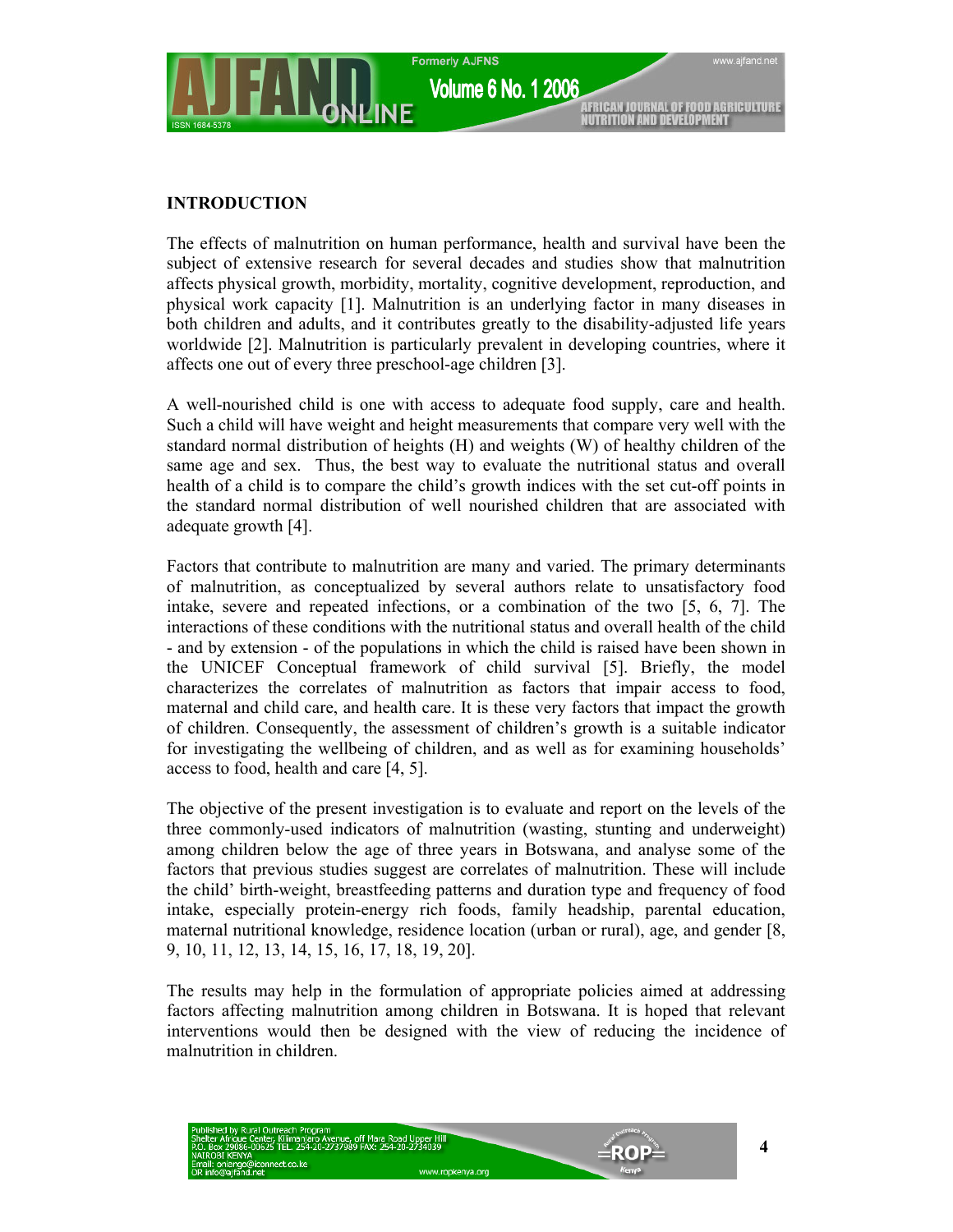

# **METHODS**

*Study design.* This study was a cross-sectional descriptive survey using a structured questionnaire and measurements of weight and height to determine the nutritional status of children aged 0 to 3 years. It was carried out in four districts of Botswana.

*Sampling.* Sampling took into account all the 23 health regions in the country. The regions with similar characteristics, such as eating habits, ecological conditions, cultural values and activities, were grouped together. The total number of such regions was eight. One district was randomly selected from each of the eight regions. Out of these eight districts four were randomly selected. The selected districts were; Gaborone, Kweneng, Maun and Tutume. Two study sites, in both urban and sub-urban areas, were chosen in each district using the modified EPI cluster method. The sampling plan was designed to reach 50 households, having children below three years of age in each of the sites. All households with children under three years of age were included in the study. All such toddlers in the eligible households were included. Children who were visitors and were found to have stayed less than one month were excluded from the study. A focused group meeting was held with 8 - 10 respondents in each site. This group included key informants such as the Chief, the Village Development Committee (VDC) Chair, the Councilors of the area, mothers and the stakeholders from relevant government ministries such as agriculture and water development.

*Procedure.* The research was approved by the ethical committee of the University of Botswana and letters of request to conduct the study were sent to the respective Senior District Medical Officers. Structured interviews were conducted using pre-tested questionnaires administered to heads of households. The questionnaire covered demographic information, breastfeeding practices, socio-cultural and economic factors and anthropometric data. Weights and heights of all eligible children were measured using weighing scales and height measuring boards. The research assistants were trained in basic interviewing techniques and in taking anthropometric measurements. The questionnaire was pre-tested for flow of questions and for validity. Data collection period lasted 26 days.

The dependent variables for this study were the three anthropometric measurements: height-for-age (H/A), which indicates the level of stunting, weight-for-age (W/A), which indicates the level of underweight, and weight-for-height (W/H) which indicates the level of wasting. The independent variables were: education of the mother, family income, breastfeeding, number of children under three in the family, parents' occupation, and marital status of parents.

Reference standards used were those of the National Center for Health Statistics (NCHS). Each of the three nutritional status indicators are expressed in standard deviation units (z-scores) from the median of this reference population [3].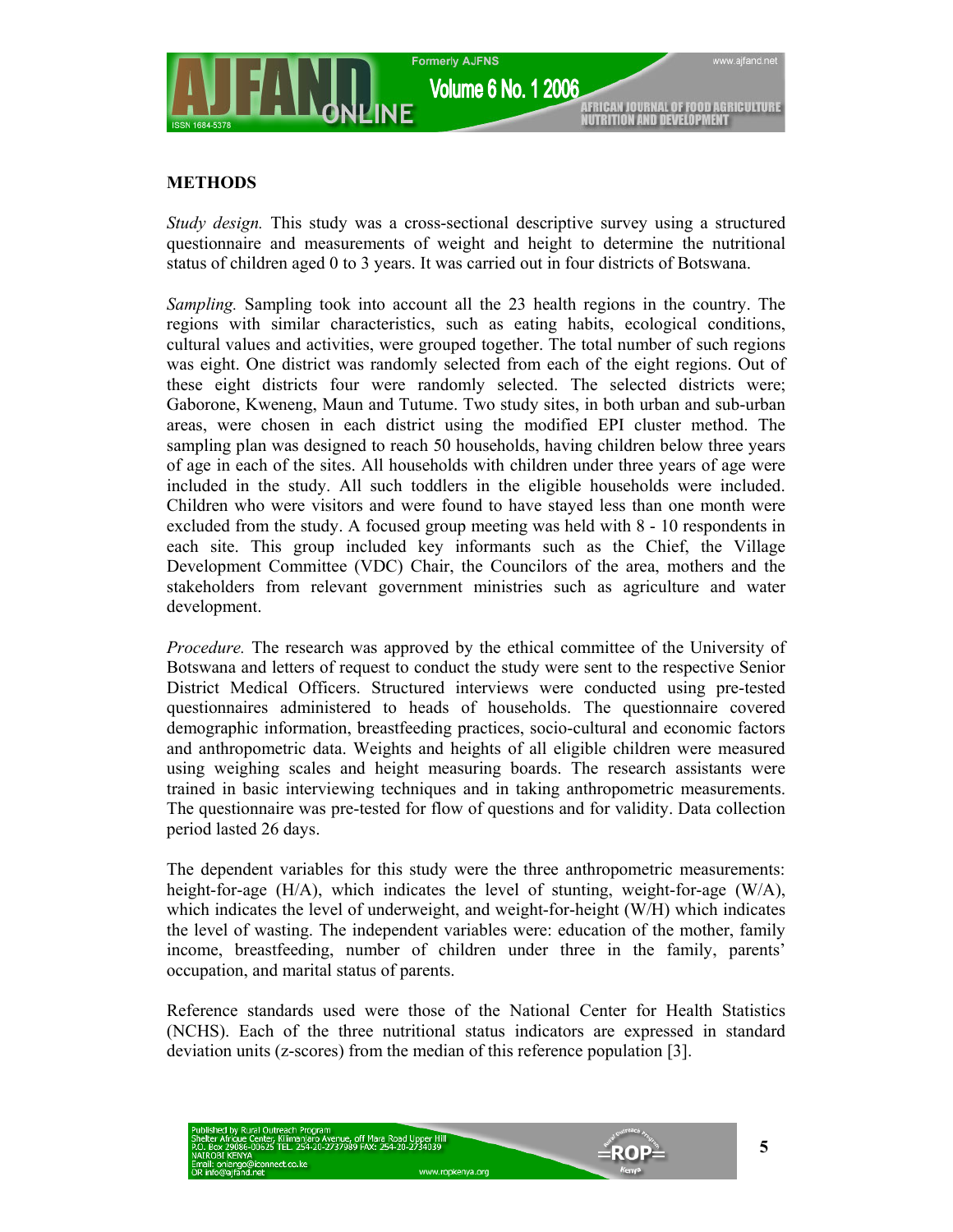

*Data analysis.* Data entry and analysis was performed using the EPI Info (version 5) computer software package.

# **RESULTS**

## *Characteristics of the households*

Demographic and economic properties of the 400 households, which participated in the study are given in Tables 1 and 2. As Table 1 shows, two hundred and eighty (70 %) of the households studied had 3 - 8 members, with 5 being the most common number of family members. The percentage of female members in the households tends to be higher (52.2 % - 77.9 %) among households with smaller number of members (2 - 10). Male members were generally more than females among households with larger number of members (11-17). A high percentage (50 % - 100 %) of family members did not have special needs. Among those with special needs, lactating mothers formed the largest group, and TB patients came second. Mental retardation was the least reported special need, almost exclusively 0 %. Pregnancy, physical disability, hearing impairment and sight problems occurred to a low extent (mostly none or as single digit percentages). HIV infection was not checked since it is still a sensitive issue.

Data given in Table 2 indicate that a little more than half  $(53.3\%)$  of the households studied, had monthly incomes below 400 Pula (equivalent to US \$87), which was the lowest income range in the study. This puts them among poorer sectors in the society.

The majority of households (88.6 %) had only one child under three years of age. Households with two and three children who were under three years of age constituted 10.3 %, and 1.1 % of all households studied, respectively.

#### *Characteristics of mothers of the children < 3 years of age*

Figures in Table 2 indicate that a high percentage (76.4 %) of the mothers participating in the study were single as compared to 22.1 %, who were married. Nearly half (49.7 %) of mothers work in the agricultural sector with 32.5 % of them involved in livestock production and 17.2 % in crop production. The rest work in formal business (3.1 %) or informal business sector (47.2 %) like transport, fisheries, beer selling, or traditional brewing. Data in Table 2 also shows that a high proportion (82.9 %) of the mothers had either primary (35.9 %) or secondary (47.0 %) level of education. Few mothers had tertiary education  $(8.5 \%)$  or no education  $(8.6 \%)$ .

#### *Malnutrition among children < 3 years of age: levels and relationships*

Results of the study on the nutritional status of children  $\leq$  3 years of age, the level of malnutrition based on the three indicators  $(W/H, H/A,$  and  $W/A$ ), and the differences between male and female children is summarized in Table 3. The results show that the level of malnutrition among children under three years of age was 5.5 % (wasting), 38.7 % (stunting) and 15.6 % (underweight). All the three types of malnutrition were significantly ( $p < 0.01$ ) more prevalent among boys than among girls.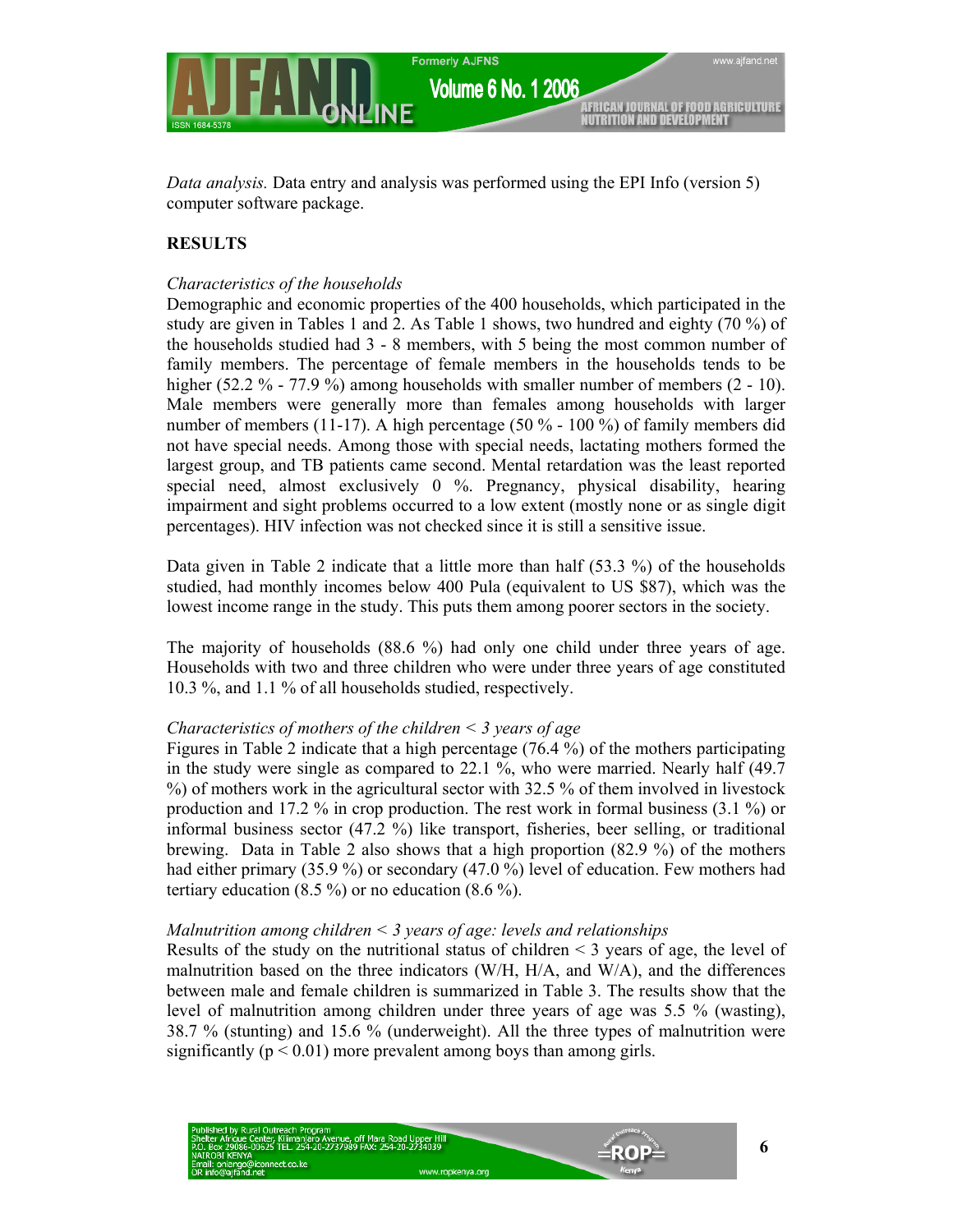

Results in Table 5 show that the percentage of underweight children among households with two children under three years old  $(27.8\%)$  was significantly  $(p < 0.01)$  higher than the percentage of underweight children among households with one child (14.8 %). Table 4 also indicates that underweight occurred to a lesser extent among children whose parents work in agriculture (7.5 % for parents involved in livestock and 28.6 % for parents working in crops) than among children whose parents were involved in informal business (40.0 %).

Children in single-parent households suffered from underweight to a significantly ( $p <$ 0.01) higher level (15.8 %) than children brought up by both parents (13.6 %) (Table 4).

The results in Table 4 also indicate that the incidence of underweight among children decreased significantly ( $p < 0.01$ ) as income increased (18.1 % among households with income less than P400 [equivalent to US\$ 87] and 5.6 % among households with income range of P800-999 [equivalent to US\$ 174-217]). However, the percentage of underweight children rose again among households with incomes higher than P1000 [equivalent to US\$ 218] (10.8 %).

The results in Table 4 show a strong relationship between the increase in the level of education of the mother and the decrease of underweight among children. There were significant differences ( $p < 0.01$ ) between each two consecutive levels of education (29.4 % for no education; 18.3 % for primary education, 12.9 % for secondary education and 0.0 % for tertiary education).

Prevalence of underweight among children who were breastfed occurred to a substantially ( $p < 0.01$ ) lower level (14.7 % and 13.7 %) than among children who were never breastfed (40.0 %) (Table 4). There was no significant difference ( $p < 0.01$ ) between the levels of underweight among children who were breastfed for a period of time and those for whom breastfeeding was stopped (13.7 %) and among those who were still breastfed (14.7 %).

## **DISCUSSION**

The present study reports on the level of malnutrition and the impact of some socioeconomic and demographic characteristics of households on the nutritional status of children under-three years of age in Botswana. Four hundred households and mothers of under-three children, representing the 23 Health Regions of Botswana, participated in the study; hence the study may be regarded as a reasonable reflection of the nutritional status of children under-three years old country-wide. A number of similar studies have been conducted in various parts of the world [12, 20, 21, 22, 23, 24].

The study reveals that malnutrition is a problem that affects 5.5 % (wasting), 38.7 % (stunting), and 15.6 % (underweight) of children under three years of age in Botswana. The results of a number of studies that show the levels of malnutrition in Botswana are

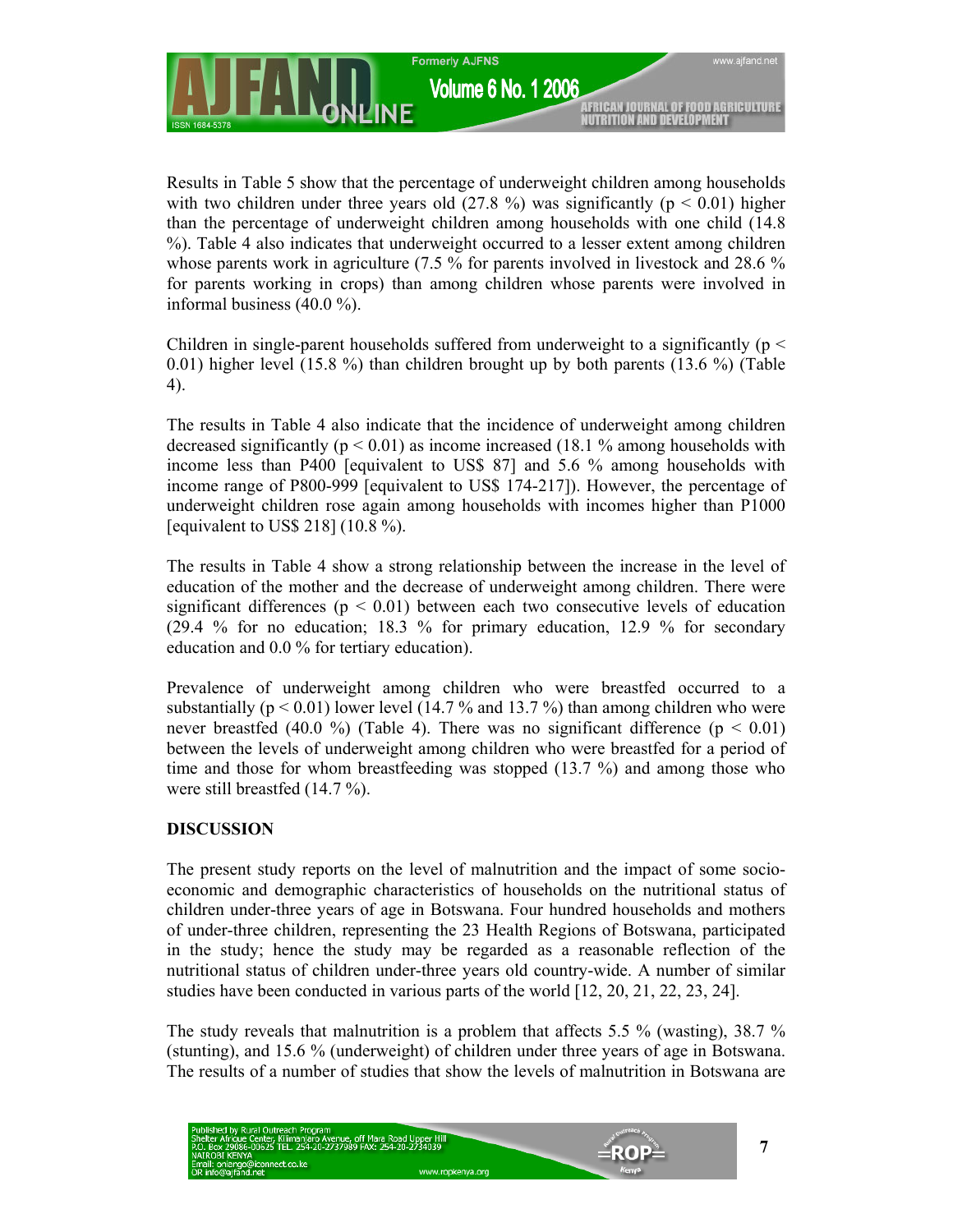

reported in the literature [17, 25, 26, 27, 28, 29]. Overall, a comparison of observations from these reports indicates that the prevalence of malnutrition in Botswana, though still a problem, has declined somewhat since the late 1980s. The reports also suggest that the risk for undernutrition differs across population groups of children, with children in rural areas being at a higher risk. Some of these studies report malnutrition in general without giving details of the three indicators [28]. Other studies give figures for specific indicators of malnutrition in children under five years of age and not for children under three years of age [26, 27]. These results cannot be objectively compared to the results of the present study. A few studies provide enough detail for estimates of stunting, underweight and wasting in children under 3 years of age to be determined [17, 21, 29]. Of these, the levels of underweight reported, 17.3 % and 16.2 %, respectively, are the two most comparable to the levels found in the present study  $(15.6\%)$  [17, 21]. With regard to wasting, the level found in the present study  $(5.5\%)$ is lower than that reported (8.5 %) [21]. On the other hand, the level of stunting found in the present study  $(38.7\%)$  is higher than the level  $(27.4\%)$  reported  $[17, 21]$ . The high level of stunting in the present study may have been influenced by the fact that the sample of the present include subjects from Kweneng, a district which has previously been found to have stunting rates as high as 32,1 % for children under 5 years of age [17, 21, 27]. Even in children of ages closer to the under three year age range, Kweneng districts has previously been reported to have stunting prevalence as high as 36.6 % and 22.5 % for children 12 - 23 months and 24 - 35 months of age respectively. Therefore stunting levels reported in this study are not likely to be too far off from the true population estimates.

Contrary to an earlier study, conducted in Tanzania among children under four years of age which concluded that males had better nutritional status than females, the current study indicates that the prevalence of all the three types of malnutrition was significantly ( $p < 0.01$ ) higher among boys than among girls [20]. Within Botswana, this observation agrees with some studies but not with others [27, 29]. Although in some Botswana studies that report different observations, stunting and underweight rates for boys were higher than for girls, only these differences did not reach statistical significance [17, 27]. Further studies are required to definitively explain the relationship between sex and the nutritional status of children in Botswana. Such studies will assist in identifying factors that may be related to this observation and generate information that can inform the development of interventions.

In studying the correlates of undernutrition in children under three years of age, our findings revealed that a negative relationship between the number of under three children in the family, family income, maternal education and the nutritional status (underweight) of children exists in this population. The protective effect of the presence of both parents in the family, parental engagement in agriculture compared to informal business such as street vending, maternal education and breastfeeding that was observed in this study may be reflective of the better resources and childcare practices in households with such protective characteristics compared to others. Observations from other studies suggest that economic engagements of parents, especially maternal

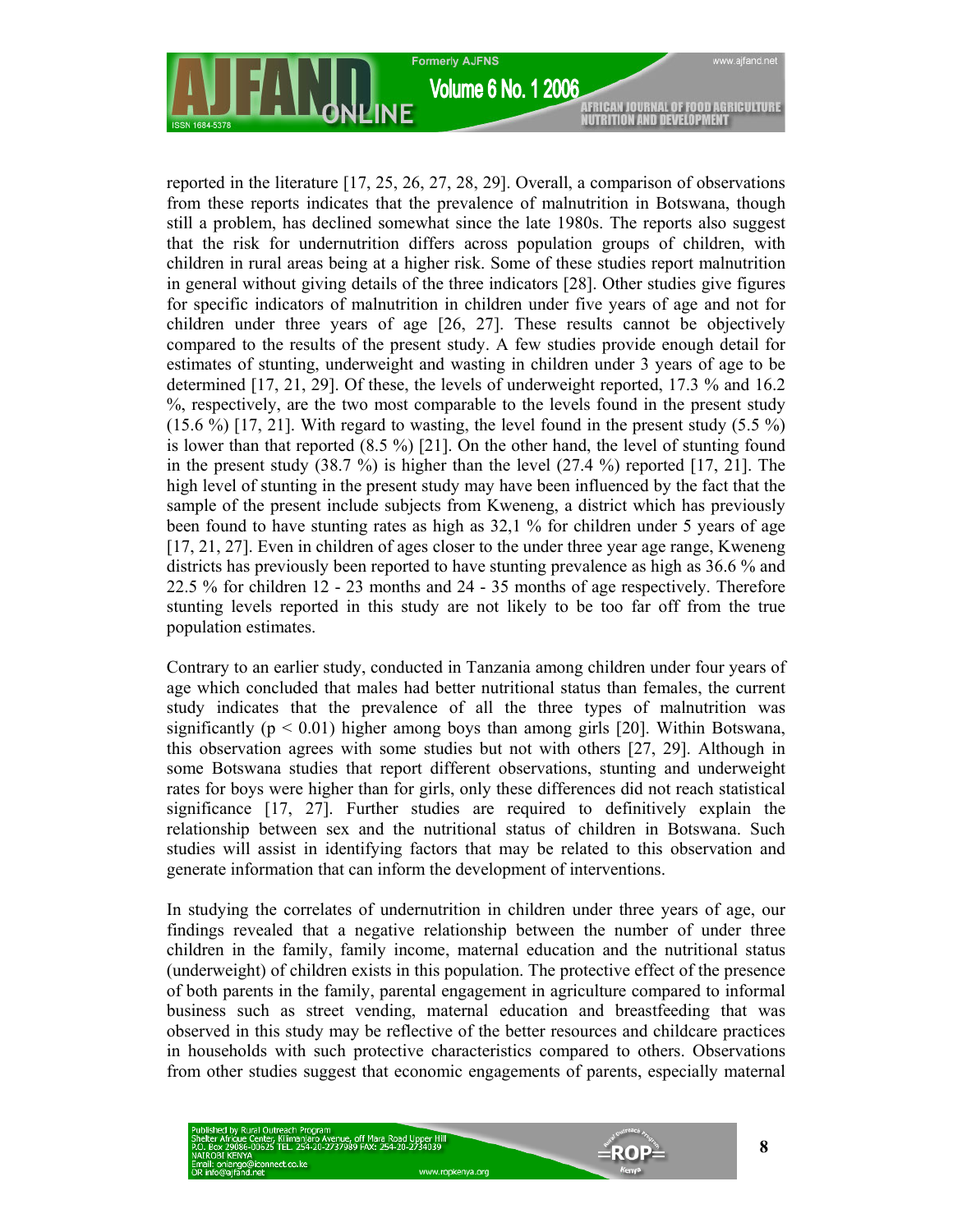

income is protective against child malnutrition [13, 14]. Such economic engagements are particularly protective if parents have suitable alternative child care [14]. In the absence of suitable child minders, economic engagements that promote extended separation of children from their primary caregivers such as street vending may be detrimental to child survival [14].

The protective effects of breastfeeding on children's nutritional status observed in this study suggest that breastfeeding is an important part of child care. However, there is need to educate mothers on safe breastfeeding and timely introduction of complementary foods because poor breastfeeding practices such as prolonged breastfeeding or failure to introduce adequate complementary foods as recommended places children at risk for stunting or underweight [12, 22]. Undernourished children were more likely to be breastfed for a longer period (over 12 months) compared to well-nourished children [21, 22]. Additional factors such as poverty and maternal literacy were considered together with breastfeeding, so the observed result may have been due to a combination of these factors [22].

In agreement with previous studies, the present study shows that maternal education is associated with nutritional status [13]. In fact, in some studies the education level of women has been used together with other indicators as a proxy for the relative position of women (women's social status) in the society. It is argued that women with higher status in the society have the ability to make decisions that improve the nutritional status of children while those with low status do not [30].

## **CONCLUSIONS**

In conclusion, the present study confirms the observations of other studies that show higher levels of undernutrition in children under three years from single parent households, households with low earnings, low parental education or households in rural areas [17, 21, 26]. It can also be concluded that the high level of malnutrition observed in this study is unlikely to be attributed to challenges households may have in distributing time and resources between child rearing activities and providing for members with special needs such as members with TB, physical disabilities, hearing or sight problems or mental retardation as these occurred very infrequently in this population. The study findings imply that efforts for redressing child undernutrition issues in Botswana should focus on factors associated with development outcomes such as maternal income, maternal education, and the creation of employment or economic engagements that do not compromise important child care practices such as breastfeeding. Such efforts should also have clearly thought out strategies for targeting children in single parent households and in elucidating factors that place boy children at greater risk for malnutrition compared to girl children.



ROE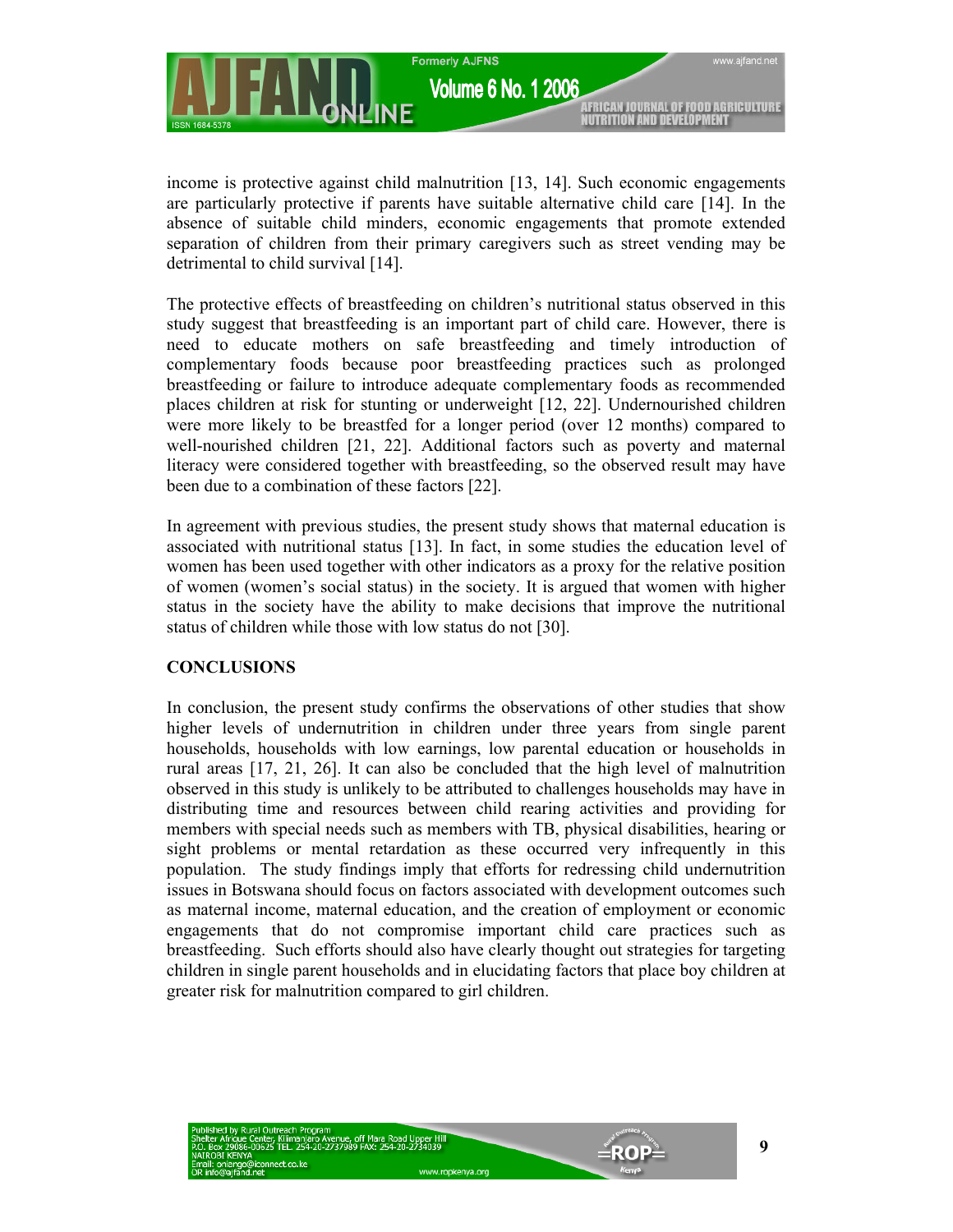NFRICAN JOURNAL OF FOOD AGRICULTURE<br>NUTRITION AND DEVELOPMENT www.ajfand.net **TINGHERE** Volume 6 No. 1 2006 Formerly AJFNS  $\frac{1}{2}$ ISSN 1684-5378

# Table 1: Family composition and special needs of family members **Table 1:** Family composition and special needs of family members

|                                                                           | None                   |  |  |                                                                   |  |  |  |  |  |  |      |
|---------------------------------------------------------------------------|------------------------|--|--|-------------------------------------------------------------------|--|--|--|--|--|--|------|
|                                                                           | retardation<br>Mental  |  |  |                                                                   |  |  |  |  |  |  |      |
|                                                                           | problems<br>Sight      |  |  |                                                                   |  |  |  |  |  |  |      |
|                                                                           | Hearing<br>impaired    |  |  | 18918919999991999                                                 |  |  |  |  |  |  |      |
| Special needs of family members $(96)$                                    | disability<br>Physical |  |  | 5525011034200000000                                               |  |  |  |  |  |  |      |
|                                                                           | patient<br>FB          |  |  | 113330031430000000                                                |  |  |  |  |  |  |      |
|                                                                           | Pregnant               |  |  | 998181820888888888                                                |  |  |  |  |  |  |      |
|                                                                           | Lactating              |  |  | n<br>Sownanwang panooooon<br>Sownanwang panoooon                  |  |  |  |  |  |  |      |
| Sex of family<br>members<br>$(9/6)$                                       |                        |  |  |                                                                   |  |  |  |  |  |  |      |
| z                                                                         |                        |  |  | 1080001088910901000<br>10845644444866670100<br>108000108891090100 |  |  |  |  |  |  |      |
| households with<br>number (N) of<br>corresponding<br>Number of<br>members |                        |  |  | f 2034 S 4 9 5 7 7                                                |  |  |  |  |  |  |      |
| of family<br>members<br>$(N)$<br>Number                                   |                        |  |  |                                                                   |  |  |  |  |  |  | more |

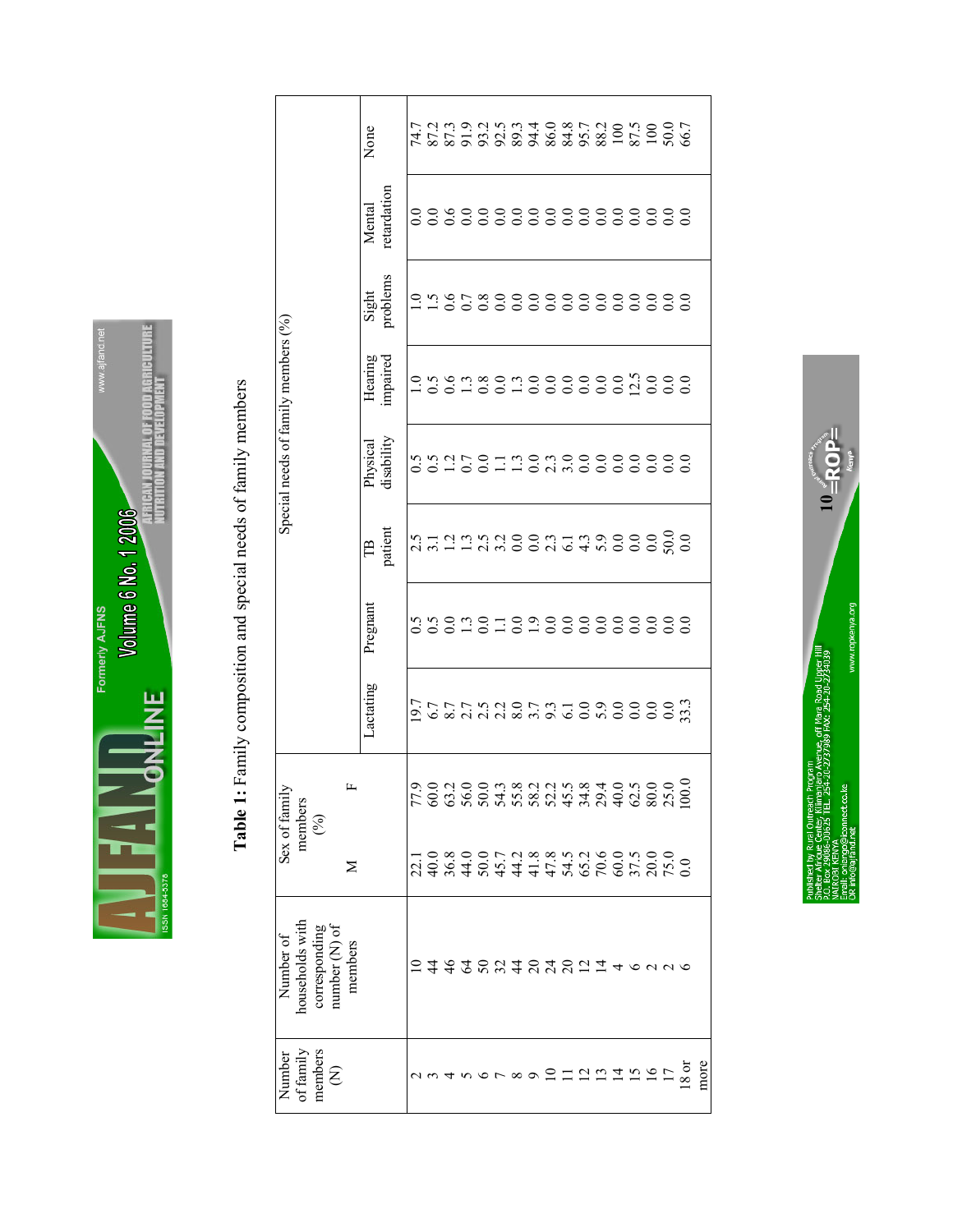# **Table 2:** Monthly income of the family

| Income range | $\frac{0}{0}$ |
|--------------|---------------|
| $(Pula)*$    |               |
| < 400        | 533           |
| $400 - 599$  | 96            |
| $600 - 799$  | 92            |
| $800 - 999$  | 91            |
| 1000 or more | 18.8          |

\*Exchange Rate at the time of the study: 1 US\$ = 4.6 Pula

|  | <b>Table 3:</b> Characteristics of the mothers of children $\leq$ 3 years of age |  |
|--|----------------------------------------------------------------------------------|--|
|  |                                                                                  |  |

| Marital Status of the mother |               | Occupation of the mother |      | Education of the mother |               |  |
|------------------------------|---------------|--------------------------|------|-------------------------|---------------|--|
| Marital status               | $\frac{0}{0}$ | Occupation               | $\%$ | <b>Education</b> level  | $\frac{0}{0}$ |  |
| Single                       | 76.4          | Livestock                | 32.5 | None                    | 8.6           |  |
| Married                      | 22.1          | Crops                    | 17.2 | Primary                 | 35.9          |  |
| Divorced                     | 1.0           | <b>Formal Business</b>   | 3.1  | Secondary               | 47.0          |  |
| Widowed                      | 0.5           | <b>Others</b>            | 47 2 | Tertiary                | 8.5           |  |

**Table 4:** Levels (extent) and types of malnutrition among children < 3 years of age

| Nature (type) of | Indicator used | $\frac{0}{0}$ |
|------------------|----------------|---------------|
| malnutrition     |                |               |
| Wasting          | Weight/Height  |               |
| Total            |                | 5.5           |
| <b>Boys</b>      |                | 7.0           |
| Girls            |                | 3.5           |
| Stunting         | Height/Age     |               |
| Total            |                | 38.7          |
| <b>Boys</b>      |                | 44.7          |
| Girls            |                | 30.6          |
| Underweight      | Weight/Age     |               |
| Total            |                | 15.6          |
| <b>Boys</b>      |                | 18.4          |
| Girls            |                | 11.8          |

≟ROP–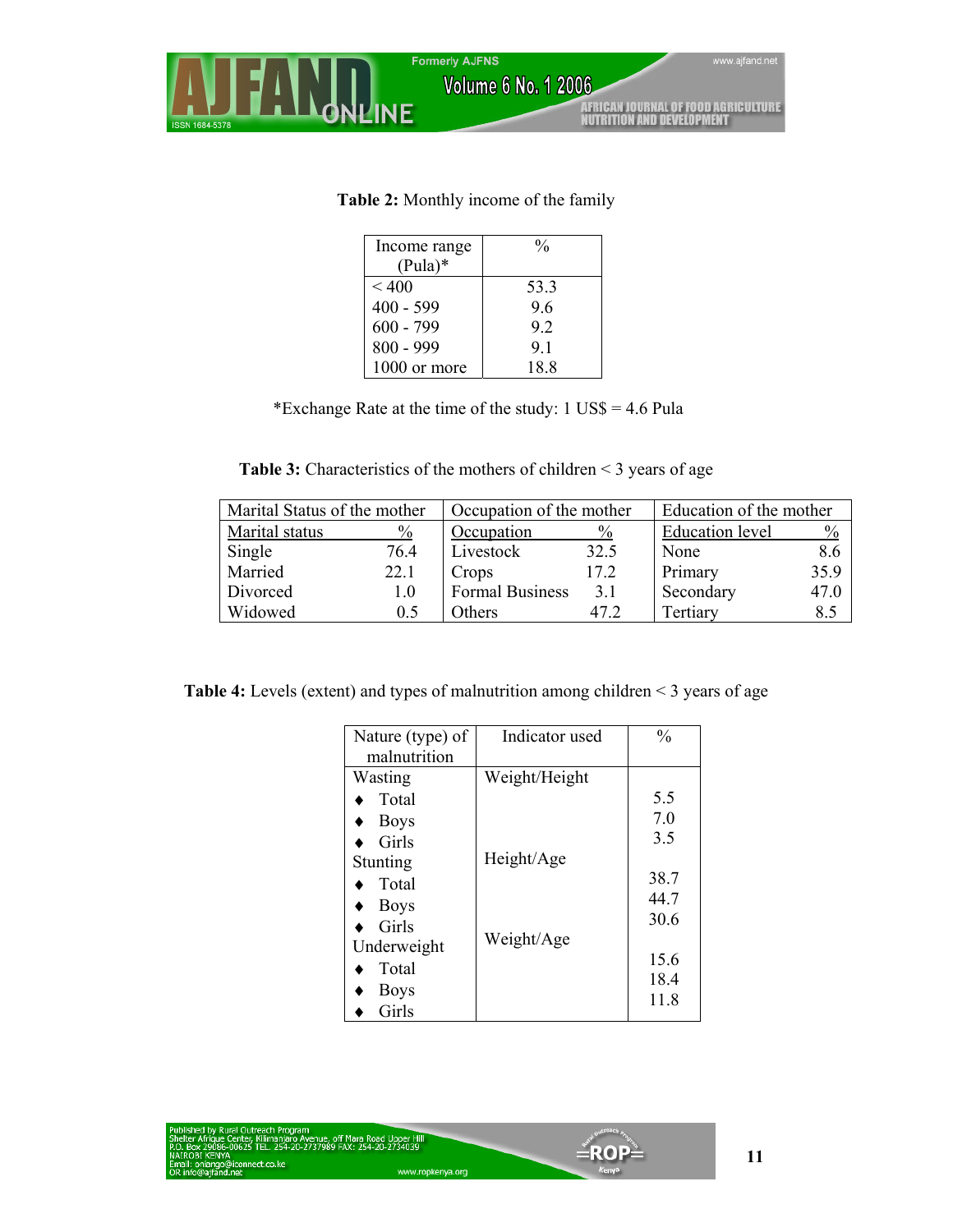

# **TABLE 5**

**Table 5:** Relationship between underweight and various factors related to children under three years of age

| Factor                                      | $%$ of      |  |  |  |
|---------------------------------------------|-------------|--|--|--|
|                                             | underweight |  |  |  |
|                                             | children    |  |  |  |
|                                             |             |  |  |  |
| Number of children under 3 years of age     |             |  |  |  |
| 1                                           | 14.8        |  |  |  |
| $\overline{2}$                              | 27.8        |  |  |  |
| $3*$                                        | 0.0         |  |  |  |
| *Only two households had three children     |             |  |  |  |
| under three years of age                    |             |  |  |  |
|                                             |             |  |  |  |
| Occupation of parents                       |             |  |  |  |
| Livestock                                   | 7.5         |  |  |  |
| Crops                                       | 28.6        |  |  |  |
| <b>Formal Business</b>                      | 40.0        |  |  |  |
| Others                                      | 30.0        |  |  |  |
| Marital status of parents                   |             |  |  |  |
| Single                                      | 15.8        |  |  |  |
| Married                                     | 13.6        |  |  |  |
| Family monthly income (Pula)                |             |  |  |  |
| ${}_{< 400}$                                | 18.1        |  |  |  |
| 400-599                                     | 15.8        |  |  |  |
| 600-799                                     | 16.7        |  |  |  |
| 800-999                                     | 5.6         |  |  |  |
| 1000 & more                                 | 10.8        |  |  |  |
| Education level of the mother               |             |  |  |  |
| None                                        | 29.4        |  |  |  |
| Primary                                     | 18.3        |  |  |  |
| Secondary                                   | 12.9        |  |  |  |
| Tertiary                                    | 0.0         |  |  |  |
| State of breastfeeding                      |             |  |  |  |
| Mother breastfed and is still breastfeeding | 14.7        |  |  |  |
| Mother breastfed and stopped breastfeeding  | 13.7        |  |  |  |
| Mother never breastfed                      | 40.0        |  |  |  |

 $\stackrel{\sim}{=}$ ROP $\stackrel{\sim}{=}$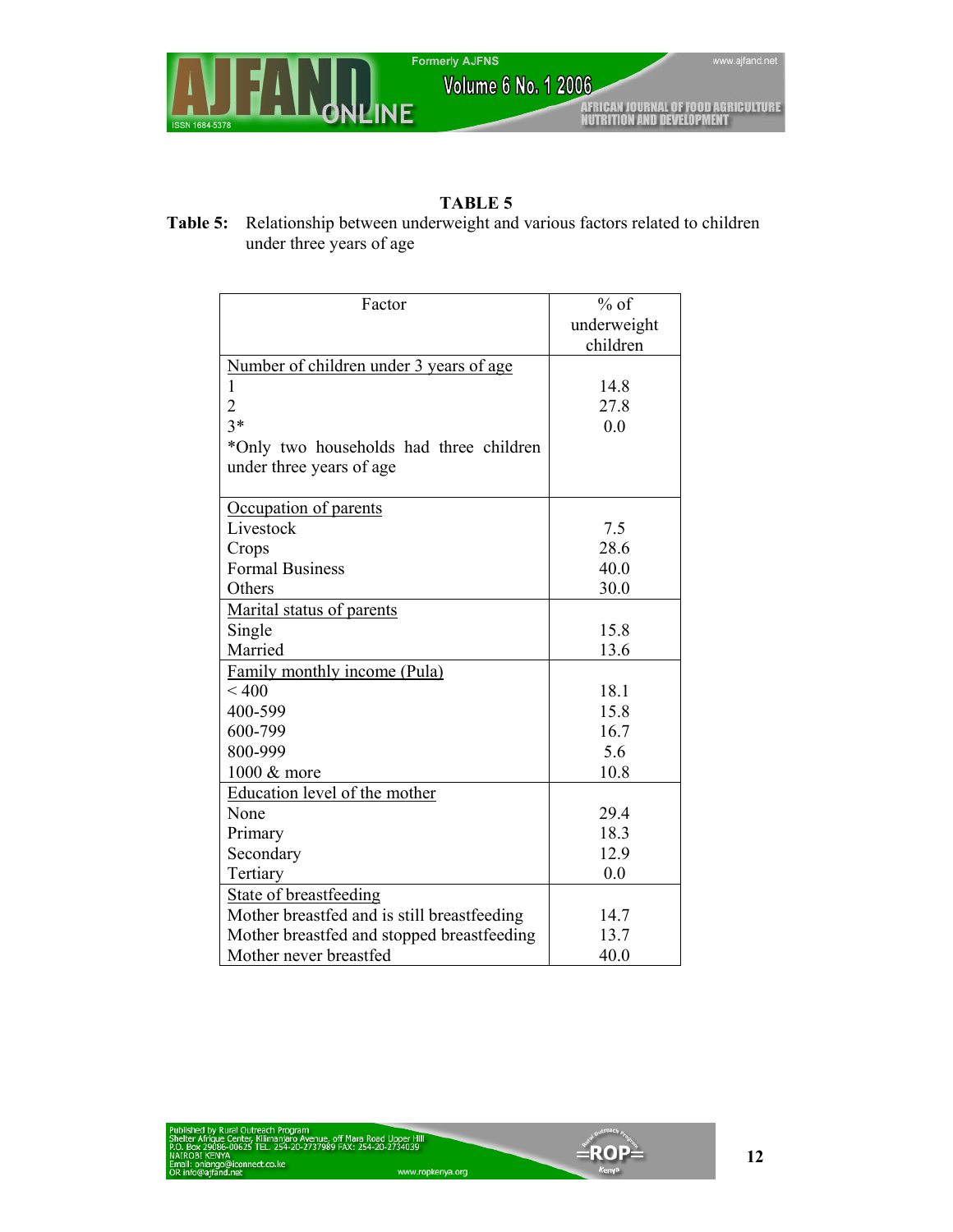

## **REFERENCES**

- **1. Pelletier DL and EA Frongillo** Changes in child survival are strongly associated with changes in malnutrition in developing countries. Washington D.C.: Food and Nutrition Technical Assistance (FANTA) Project, Academy for Educational Development, 2002.
- **2. Murray CJL and AD Lopez** The global burden of diseases: A comparative assessment to mortality, disability from disease, injury and risk factors in 1990 projected to 2020. The Global Burden of Diseases and Injury Series, vol 1. Harvard School of Public Health, Cambridge. M.A., 1996.
- **3.** United Nations Sub-Committee on Nutrition 5<sup>th</sup> Report on the World Nutrition Situation: Nutrition for Improved Outcomes. March 2004.
- **4. de Onis M, Monteiro C, Akre J and G Clugston** The worldwide magnitude of protein-energy malnutrition: an overview from the WHO Global Database on Child Growth. **In:** http://www.who.int/whosis/cgrowth/bulletin.htm (Accessed on 29/5/2003).
- **5. UNICEF** The state of the World's children. Oxford University Press, Oxford 1998.
- **6. Rowland MG, Rowland SG and TJ Cole** The impact of nutrition on the growth of children from 0-2 years in age in an urban West African community. *Am. J. Clin. Nutr.* 1988; **47**:134-48
- **7. Schroeder DG and KH Brown** Nutritional status as a predictor of child survival: Summarizing the association and quantifying its global impact. *Bull. WHO* 1994; **72:**569-79
- **8. Grummer-Strawn LM, Cacres JM and BP Herreva de Jaimes** Trend in the nutritional status of Salvadorian children: the post war experience. *Bull. WHO* 1996; **74:**369-374.
- **9. Dettwyler KA** Breast feeding and weaning in Mali: cultural context and hard data. *Soc. Sci. Med.* 1987; **24:**633-644.
- **10. Serventi M, Dal Lago AM and DN Kimaro** Early cessation of breast feeding as a major cause of serious malnutrition in under twos: a hospital based study – Dodoma Region, Tanzania. *E. Afr. Med. J.* 1995; **72:**132-34.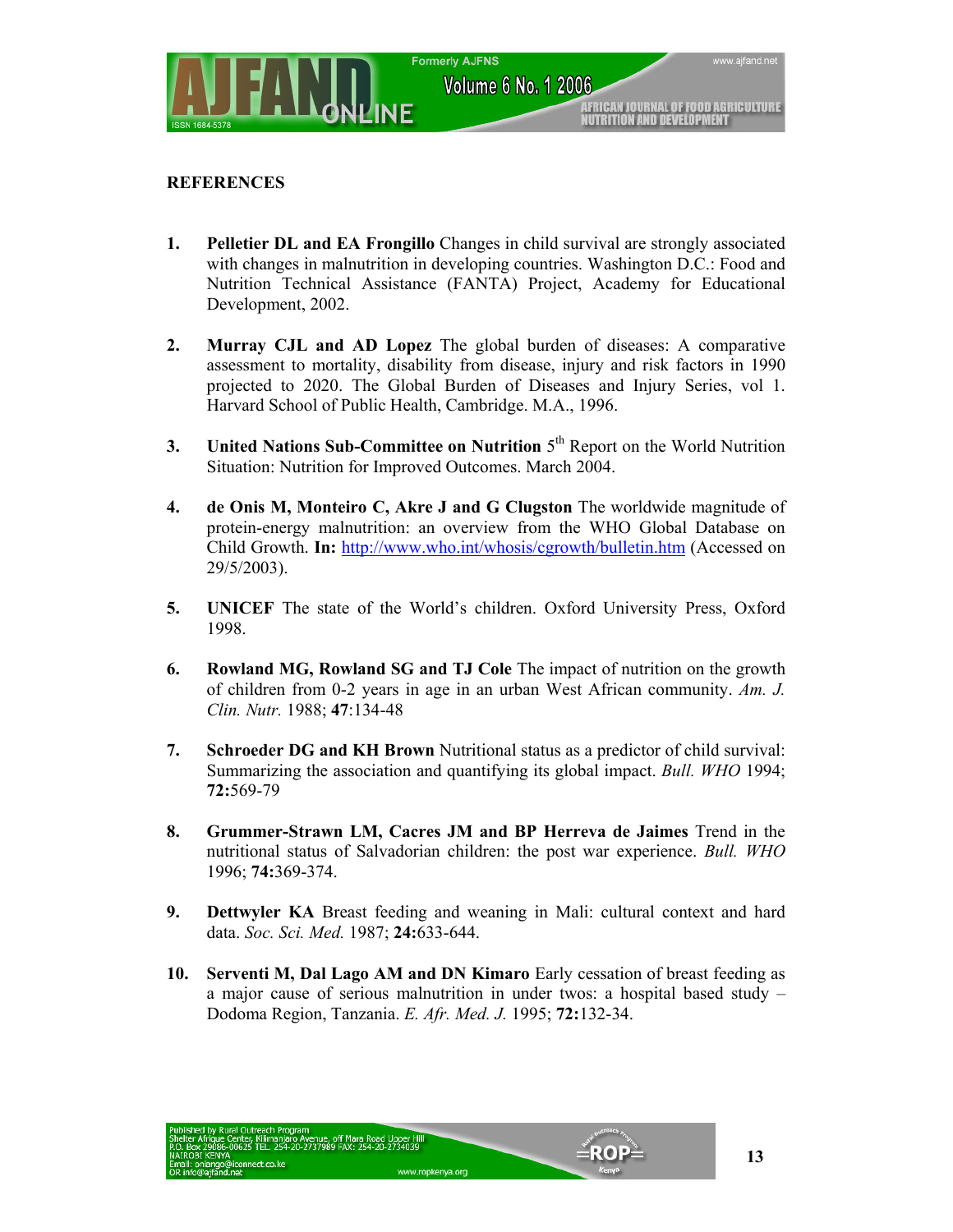

- **11. Goetghebuer T, Brasseur J, Dramaix M, DeMol P, Donnen P and P Bahwere**  *et al* Significance of very low retinal levels during severe protein-energy malnutrition. *J. Trop. Pediatr.* 1996; **42:**158-161.
- **12. Madzingira N** Malnutrition in children under five in Zimbabwe: effect of socioeconomic factors and disease. *Soc. Biol.* 1995; **42(3-4):**239-46.
- **13. Barret H and A Browne** Health Hygiene, maternal education: Evidence from Gambia. *Soc. Sci. Med*. 1996; 43:1579-1590
- **14. Reed BA, Habicht JP and C Niameogo** The effects of maternal education on child nutritional status depends on socio-environmental conditions. *Int. J. Epidemiol.* 1996; **25:**585-592.
- **15. Waihenya EW, Kogi-Makau W and JW Muita** Maternal nutritional knowledge and the nutritional status of preschool children in a Nairobi slum. *E. Afr. Med. J.* 1996; **73:**419-423.
- **16. Phimmasone K, Douangpoutha I, Fauveau V and P Pholsena** Nutritional status of children in Lao PDR. *J. Trop. Pediatr.* 1996; **42:**5-11.
- **17. Ubomba-Jaswa S and K Belbase** Determinants of child nutritional status in Botswana: A national study. (Gaborone, Botswana), Food Strategy Unit, Rural Development Coordination Division, Ministry of Finance and Development Planning; Food and Nutrition Unit, Family Health Division, Ministry of Health; and UNICEF, Botswana, 1996.
- **18. Tuncbilek E, Unalan T and T Coskun** Indicators of nutritional status in Turkish preschool children : results of Turkish Demographic and Health Survey 1993. *J. Trop. Pediatr.* 1996; **42:**78-94.
- **19. Sevedberg P** Undernutrition gender bias in sub-Saharan Africa. *J. Devel. Stud.* 1996; **32:**933-943.
- **20. Mbago MC and PP Namfua** Some determinants of nutritional status of on-to four-year-old children in low income urban areas in Tanzania. *J. Trop. Pediatr.* 1991; **38(6):**299-306.
- **21. Tharakan CT and CM Suchindran** Determinants of child malnutrition- an intervention model for Botswana. *Nutr. Res.* 1999; **19(6):**843-860.
- **22. Fawzi WW, Herrera MG, Nestel P, el Amin A and KA Mohamed** A longitudinal study of prolonged breastfeeding in relation to child undernutrition. *Int. J. Epidemiol.* 1998; **27(2):**255-60.